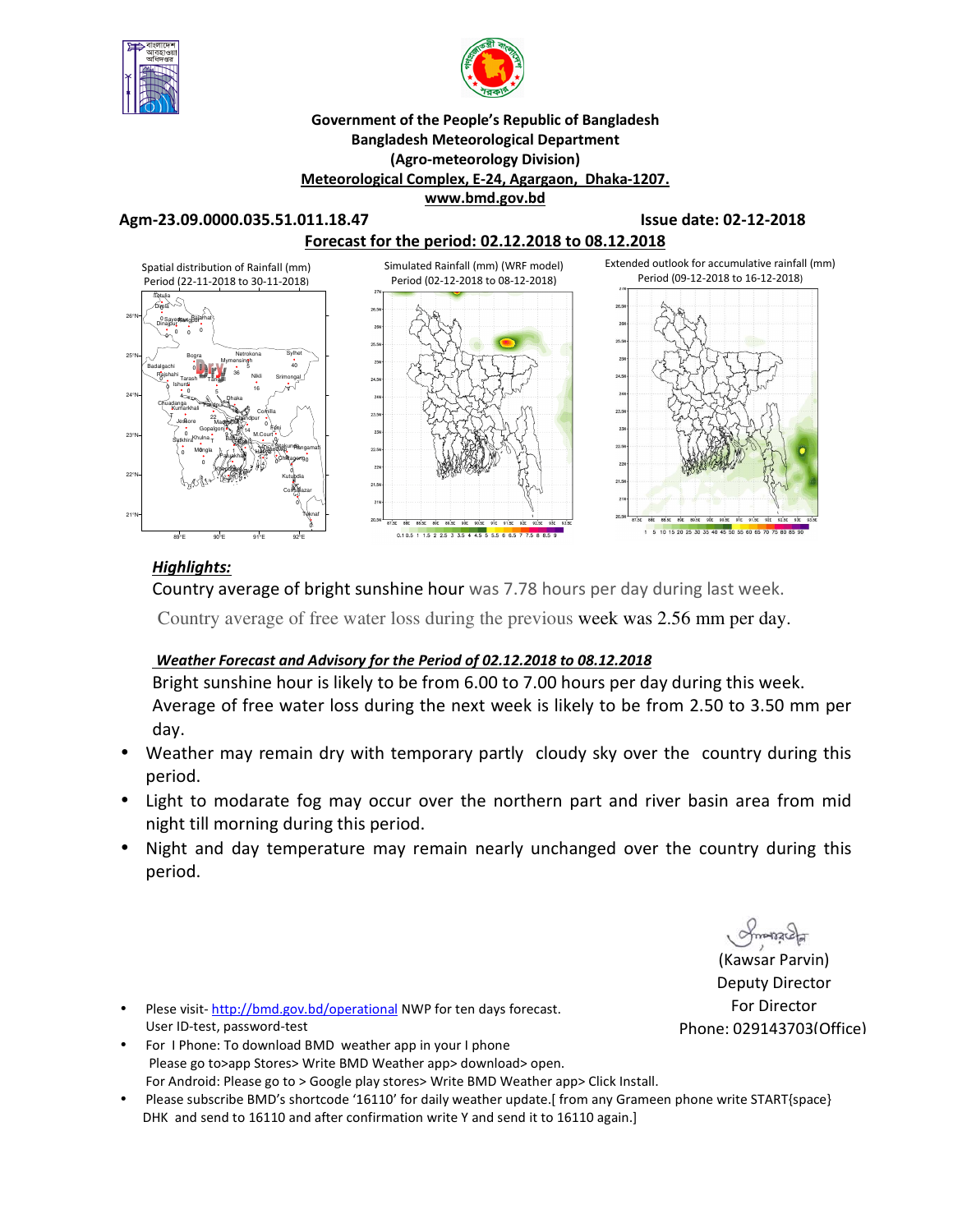# **Short Weather description Period: 22.11.2018 to 30.11.2018**

Maximum And Minimum Temperature (Range and Extreme)

| <b>Divisions</b> | <b>Maximum temperature</b><br>range in <sup>v</sup> C |                          |         | <b>Highest maximum</b><br>temperature in <sup>o</sup> C |      |                              | Minimum temperature<br>Range in <sup>v</sup> C |  | Lowest minimum<br>temperature in <sup>o</sup> C |      |              |
|------------------|-------------------------------------------------------|--------------------------|---------|---------------------------------------------------------|------|------------------------------|------------------------------------------------|--|-------------------------------------------------|------|--------------|
| <b>Dhaka</b>     | 27.4                                                  |                          | $-31.5$ | <sup>o</sup> C Dhaka                                    | 31.5 | $^{\circ}$ C <sub>14.5</sub> | $\mathcal{L}^{\pm}$                            |  | 19.2 °C Gopalgonj                               | 14.5 | °с           |
| Mymensingh       | 27.5                                                  | $\overline{\phantom{0}}$ | 30.0    | <sup>o</sup> C Mymensingh & Netrokona                   | 30.0 | $^{\circ}$ Cl1.38            |                                                |  | $-16.4 °C$ Netrokona                            | 1.38 | °c           |
| Chattogram       | 27.5                                                  |                          | 32.2    | <sup>o</sup> C Feni                                     | 32.2 | $^{\circ}$ C 14.0            |                                                |  | - 18.5 °C Rangamati & Sitakunda                 | 14.0 | $^{\circ}$ c |
| Sylhet           | 28.2                                                  |                          | $-30.7$ | <sup>o</sup> C Sylhet                                   | 30.7 | $^{\circ}$ Cl11.2            |                                                |  | $-17.2$ <sup>o</sup> C Srimongal                | 11.2 | $^{\circ}$ c |
| Rajshahi         | 27.5                                                  |                          | $-31.0$ | <sup>o</sup> C Bogura                                   | 31.0 | $^{\circ}$ C <sub>13.4</sub> | $\overline{\phantom{0}}$                       |  | $18.0$ °C B. Gachhi                             | 13.4 | $^0$ C       |
| Rangpur          | 27.1                                                  |                          | $-30.0$ | <sup>o</sup> C Syedpur                                  | 30.0 | $^{\circ}$ C <sub>11.4</sub> |                                                |  | $-$ 16.2 $^{\circ}$ C Tetulia                   | 11.4 | $^0$ C       |
| Khulna           | 27.8                                                  |                          | $-32.4$ | <sup>o</sup> C Jashore                                  | 32.4 | $^{\circ}$ C <sub>13.7</sub> |                                                |  | $-$ 18.8 $^{\circ}$ C Chuadanga                 | 13.7 | $^{\circ}$ c |
| Barishal         | 28.2                                                  |                          | $-31.6$ | <sup>o</sup> C Patuakhali                               | 31.6 | $^{\circ}$ C 14.8            |                                                |  | $17.7oC$ Barishal                               | 14.8 | $^{\circ}$ c |

# *Rainfall analysis* and *average temperature:-* `

| Name of the<br><b>Divisions</b> | Name of the<br><b>Stations</b> | Total<br>Rainfall<br>in (mm) | Normal<br>Rainfall<br>in $(mm)$ | Deviation<br>in % | Total<br>Rainy<br>days | Average<br>M ax<br><b>Humidity</b><br>in % | Average<br>M in<br>in % | Average<br>Max.<br>Humidity temp in °C | Average<br>Normal<br>Max.<br>temp in<br>°C | Average<br>M in.<br>temp in<br>۰c | Average<br>Normal<br>M in.<br>temp in |
|---------------------------------|--------------------------------|------------------------------|---------------------------------|-------------------|------------------------|--------------------------------------------|-------------------------|----------------------------------------|--------------------------------------------|-----------------------------------|---------------------------------------|
| Dhaka                           | <b>Dhaka</b>                   | 0                            | 6                               | $***$             | 00                     | 089                                        | 037                     | 29.7                                   | 28.6                                       | 17.9                              | 17.4                                  |
|                                 | Faridpur                       | 0                            | 6                               | $-100$            | 00                     | 96                                         | 41                      | 29.3                                   | 27.9                                       | 16.1                              | 17.2                                  |
|                                 | Madaripur                      | 0                            | 10                              | $-100$            | $00\,$                 | 97                                         | 47                      | 29.2                                   | 28.7                                       | 15.6                              | 16.9                                  |
|                                 | Nikli                          | 0                            | $\star\star$                    | $***$             | $00\,$                 | 097                                        | 049                     | 028                                    | $\star\star$                               | 016                               | $**$                                  |
|                                 | Tangail                        | 0                            | 8                               | ***               | $00\,$                 | 093                                        | 040                     | 29.0                                   | 28.1                                       | 15.9                              | 16.3                                  |
|                                 | Gopalgonj                      | $\pmb{0}$                    | $\star\star$                    | ***               | $00\,$                 | 97                                         | 40                      | 28.8                                   | $\star\star$                               | 16                                | $\star$                               |
| Mymensingh                      | My mensingh                    | 0                            | $\overline{4}$                  | ***               | $00\,$                 | 97                                         | 46                      | 28.8                                   | 28.3                                       | 14.9                              | 16.2                                  |
|                                 | Netrokona                      | $\mathbf 0$                  | $\star\star$                    | ***               | $00\,$                 | 099                                        | 046                     | 28.6                                   | $\star\star$                               | 15.1                              | $**$                                  |
| Chattogram                      | Chattogram                     | 0                            | 3                               | $-100$            | $00\,$                 | $\ast\ast$                                 | **                      | 29.7                                   | 28.9                                       | 17.6                              | 18.5                                  |
|                                 | Sitakunda                      | 0                            | 12                              | $-100$            | $00\,$                 | $\ast\ast$                                 | **                      | ×                                      | 29.4                                       | **                                | 16.7                                  |
|                                 | Rangamati                      | $\mathbf 0$                  | 9                               | $-100$            | $00\,$                 | 98                                         | 23                      | 28.3                                   | 28.2                                       | 16.3                              | 17.9                                  |
|                                 | Cox'sBazar                     | 0                            | 12                              | $-100$            | $00\,$                 | 93                                         | 32                      | 30.2                                   | 29.5                                       | 17.5                              | 19.1                                  |
|                                 | Teknaf                         | $\pmb{0}$                    | 10                              | $-100$            | 00                     | $\ast\ast$                                 | **                      | $\ast\ast$                             | 29.6                                       | **                                | 19.4                                  |
|                                 | Hatiya                         | 0                            | 9                               | $-100$            | $00\,$                 | $\ast\ast$                                 | **                      | ×                                      | 28.1                                       | ×                                 | 18.5                                  |
|                                 | Sandw ip                       | 0                            | 13                              | $***$             | $00\,$                 | 098                                        | 043                     | 030                                    | 28.3                                       | 016                               | 18.4                                  |
|                                 | Kutubdia                       | 0                            | 10                              | $-100$            | $00\,$                 | 95                                         | 47                      | 29.6                                   | 28.9                                       | 16.8                              | 18.8                                  |
|                                 | Feni                           | 0                            | 16                              | $-100$            | $00\,$                 | 097                                        | 037                     | 30.1                                   | 28.9                                       | 15.2                              | 16.8                                  |
|                                 | M.Court                        | $\pmb{0}$                    | 9                               | $-100$            | 00                     | 99                                         | 43                      | 29.7                                   | 28.0                                       | 17.2                              | 18.2                                  |
|                                 | Chandpur                       | 0                            | 9                               | $\star\star\star$ | $00\,$                 | 096                                        | 044                     | 030                                    | 28.1                                       | 018                               | 17.9                                  |
|                                 | Cumilla                        | 0                            | $\overline{7}$                  | $-100$            | $00\,$                 | 098                                        | 044                     | 28.5                                   | 28.5                                       | 15.1                              | 16.1                                  |
| <b>Sylhet</b>                   | Sylhet                         | 0                            | 6                               | $-100$            | $00\,$                 | 93                                         | 43                      | 29.5                                   | 28.4                                       | 16.3                              | 16.8                                  |
|                                 | Srimongal                      | 0                            | 7                               | $-100$            | 00                     | 99                                         | 42                      | 29.3                                   | 28.3                                       | 12.1                              | 14.6                                  |
| Rajshahi                        | Rajshahi                       | 0                            | 2                               | $***$             | $00\,$                 | 098                                        | 042                     | 29.0                                   | 28.2                                       | 15.0                              | 15.5                                  |
|                                 | Bogura                         | 0                            | 4                               | $***$             | $00\,$                 | 096                                        | 033                     | 29.8                                   | 29.1                                       | 16.9                              | 16.2                                  |
|                                 | Ishurdi                        | 0                            | 5                               | ***               | $00\,$                 | 98                                         | 35                      | 28.8                                   | 28.2                                       | 15.4                              | 15.3                                  |
|                                 | Badalgachi                     | $\pmb{0}$                    | $\star\star$                    | ***               | $00\,$                 | 099                                        | 035                     | 28.6                                   | $\star\star$                               | 14.3                              | $\star\star$                          |
|                                 | Tarash                         | 0                            | $\star\star$                    | ***               | $00\,$                 | 97                                         | 33                      | 28.9                                   | $^{\star\star}$                            | 16.2                              |                                       |
| Rangpur                         | Rangpur                        | 0                            | 1                               | $-100$            | $00\,$                 | 096                                        | 044                     | 28.6                                   | 27.4                                       | 15.5                              | 15.5                                  |
|                                 | Dinajpur                       | 0                            | 1                               | $***$             | $00\,$                 | 096                                        | 040                     | 29.1                                   | 27.9                                       | 14.1                              | 14.6                                  |
|                                 | Sayedpur                       | 0                            | $\star\star$                    | $***$             | $00\,$                 | 95                                         | 40                      | 29.1                                   | $\star\star$                               | 14.4                              |                                       |
|                                 | Rajarhat                       | 0                            | $\star\star$                    | ***               | 00                     | 096                                        | 048                     | 28.0                                   | $\star\star$                               | 13.8                              | $^{\star\star}$                       |
|                                 | Tetulia                        | 0                            | $\star\star$                    | $***$             | $00\,$                 | 097                                        | 037                     | 28.6                                   | $\star\star$                               | 12.0                              | $^{\star\star}$                       |
|                                 | Dimla                          | 0                            | $***$                           | $***$             | 00                     | 95                                         | 40                      | 28.7                                   | $^{\star\star}$                            | 13.8                              |                                       |
| Khulna                          | Khulna                         | $\pmb{0}$                    | 6                               | $-100$            | $00\,$                 | 98                                         | 39                      | 29.5                                   | 28.5                                       | 17                                | 17.0                                  |
|                                 | Mongla                         | $\pmb{0}$                    | $\star\star$                    | $\star\star\star$ | $00\,$                 | 99                                         | 54                      | 29                                     | $\star\star$                               | 18                                | $\star\star$                          |
|                                 | Jashore                        | $\pmb{0}$                    | 4                               | $***$             | 00                     | 97                                         | 40                      | 29.5                                   | 29.0                                       | 14.2                              | 15.6                                  |
|                                 | Chuadanga                      | 0                            | 3                               | $-100$            | 00                     | 97                                         | 43                      | 29.2                                   | 28.5                                       | 15.2                              | 15.7                                  |
|                                 | Satkhira                       | $\pmb{0}$                    | 6                               | $-100$            | $00\,$                 | 98                                         | 41                      | 29.1                                   | 29.0                                       | 16                                | 16.0                                  |
|                                 | Kumarkhali                     | $\pmb{0}$                    | $**$                            | $\star\star\star$ | $00\,$                 | 98                                         | 35                      | 28.8                                   | $**$                                       | 17                                | $\star\star$                          |

Analyses contained in this bulletin are based on preliminary \* un-checked data. \*\* Data not received. \*\*\* Data not available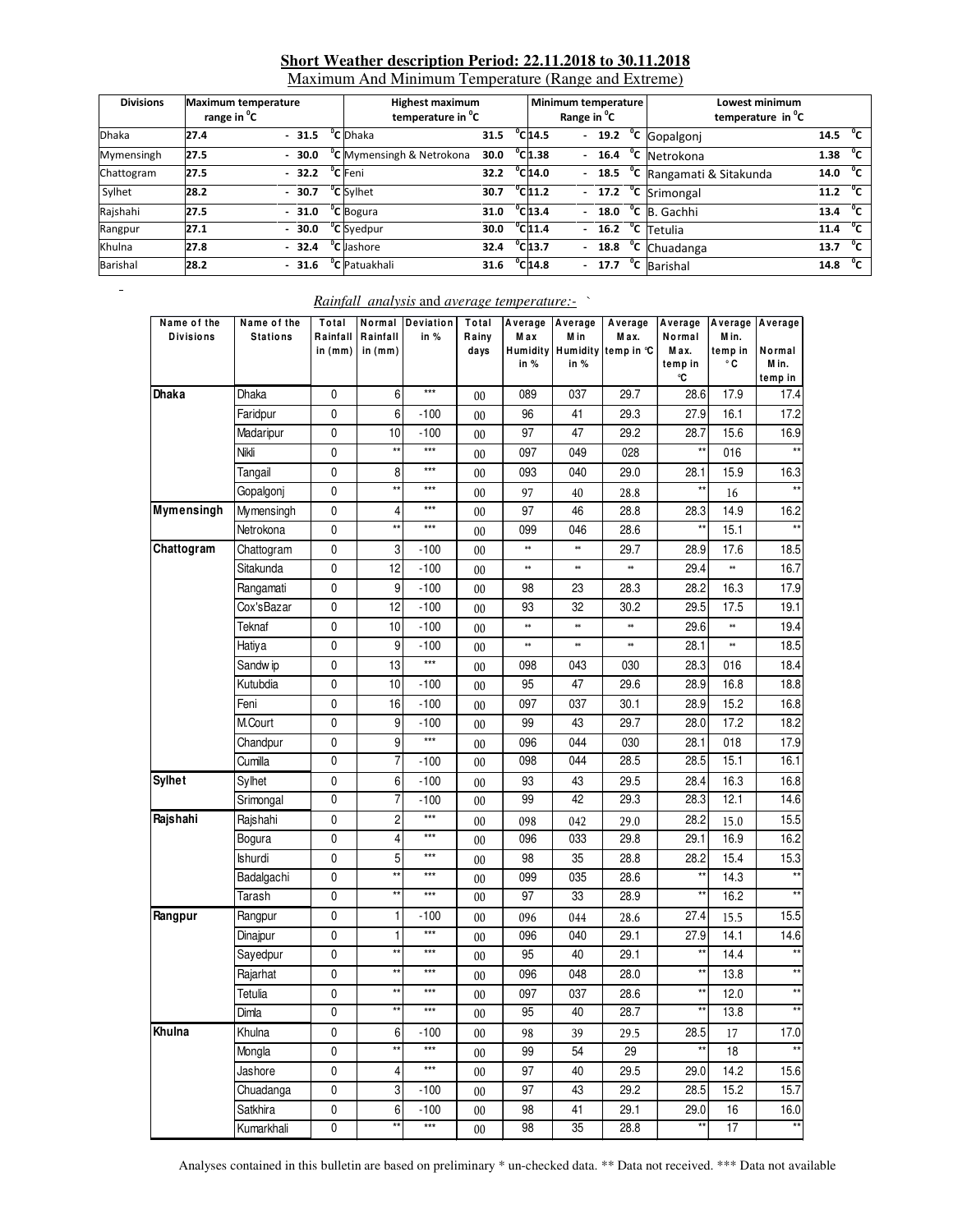

Spatial distribution of Rainfall (mm). Period (22-11-2018 to 30-11-2018)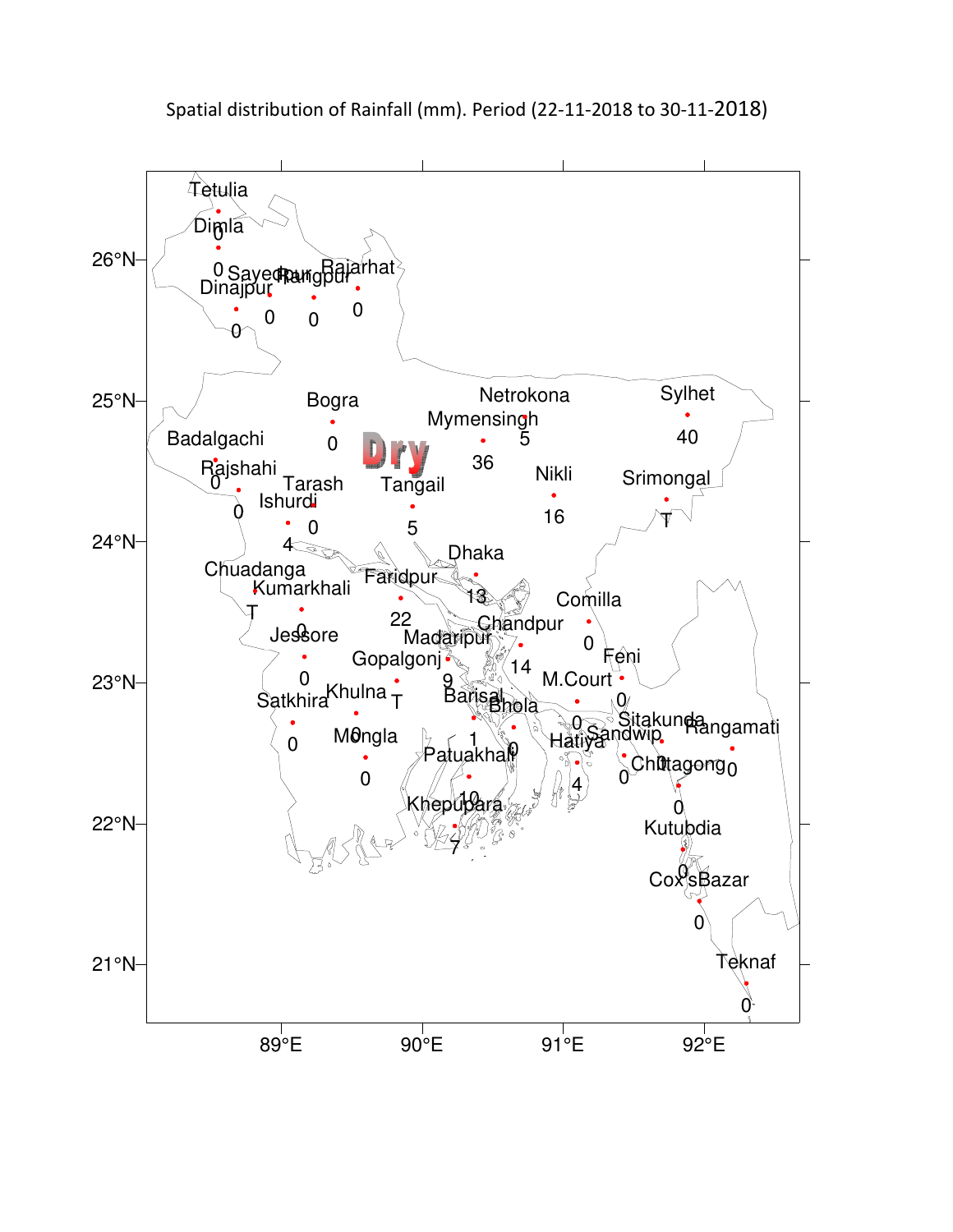



গণপ্রজাতন্ত্রী বাংলাদেশ সরকার বাংলাদেশ আবহাওয়া অধিদপ্তর কৃষি আবহাওয়া মহাশাখা আবহাওয়া ভবন, ই-২৪, আগারগাঁও, ঢাকা-১২০৭। www.bmd.gov.bd

এজিএম-২৩.০৯.০০০০.০৩৫.৫১.০১১.১৮.৪৭

তারিখ: ০২-১২-২০১৮ খ্রিঃ

# পূর্বাভাসের সময়কাল: ০২-১২-২০১৮ থেকে ০৮-১২-২০১৮









### প্ৰধান বৈশিষ্ট্য সমূহঃ-

গত সপ্তাহে দেশের দৈনিক উজ্জল সূর্যকিরণ কালের গড় ৭.৭৮ ঘন্টা ছিল । গত সপ্তাহে দেশের দৈনিক বাষ্পীভবনের গড় ২.৫৬ মিঃ মিঃ ছিল।

### আবহাওয়ার পূর্বাভাসঃ ০২-১২-২০১৮ থেকে ০৮-১২-২০১৮ ইং পর্যন্ত।

এ সপ্তাহে দৈনিক উজ্জল সূর্য কিরণ কাল ৬.০০ থেকে ৭.০০ ঘন্টার মধ্যে থাকতে পারে । আগামী সপ্তাহের বাম্পীভবনের দৈনিক গড় ২.৫০ মিঃ মিঃ থেকে ৩.৫০ মিঃ মিঃ থাকতে পারে।

- আকাশ অস্থায়ীভাবে আংশিক মেঘলাসহ সারাদেশের আবহাওয়া শুষ্ক থাকতে পারে ।
- এ সময়ে দেশের উত্তরাঞ্চল এবং নদী অববাহিকায় সকাল হতে মধ্য রাত পর্যন্ত হাল্কা থেকে মাঝারি ধরনের কুয়াশা পড়তে পারে।
- এ সময়ে সারাদেশে দিন ও রাতের তাপমাত্রা প্রায় অপরিবর্তিত থাকতে পারে।
- Plese visit-http://bmd.gov.bd/operational NWP for ten days forecast. User ID-test, password-test
- For I Phone: To download BMD weather app in your I phone Please go to>app Stores> Write BMD Weather app> download> open. For Android: Please go to > Google play stores> Write BMD Weather app> Click Install.
- Please subscribe BMD's shortcode '16110' for daily weather update. [ from any Grameen phone write START{space} DHK and send to 16110 and after confirmation write Y and send it to 16110 again.]

(কাওসার পারভীন)

উপপরিচালক পরিচালকের পক্ষে টেলিফোন: ০২৯১৪৩৭০৩ (অফিস)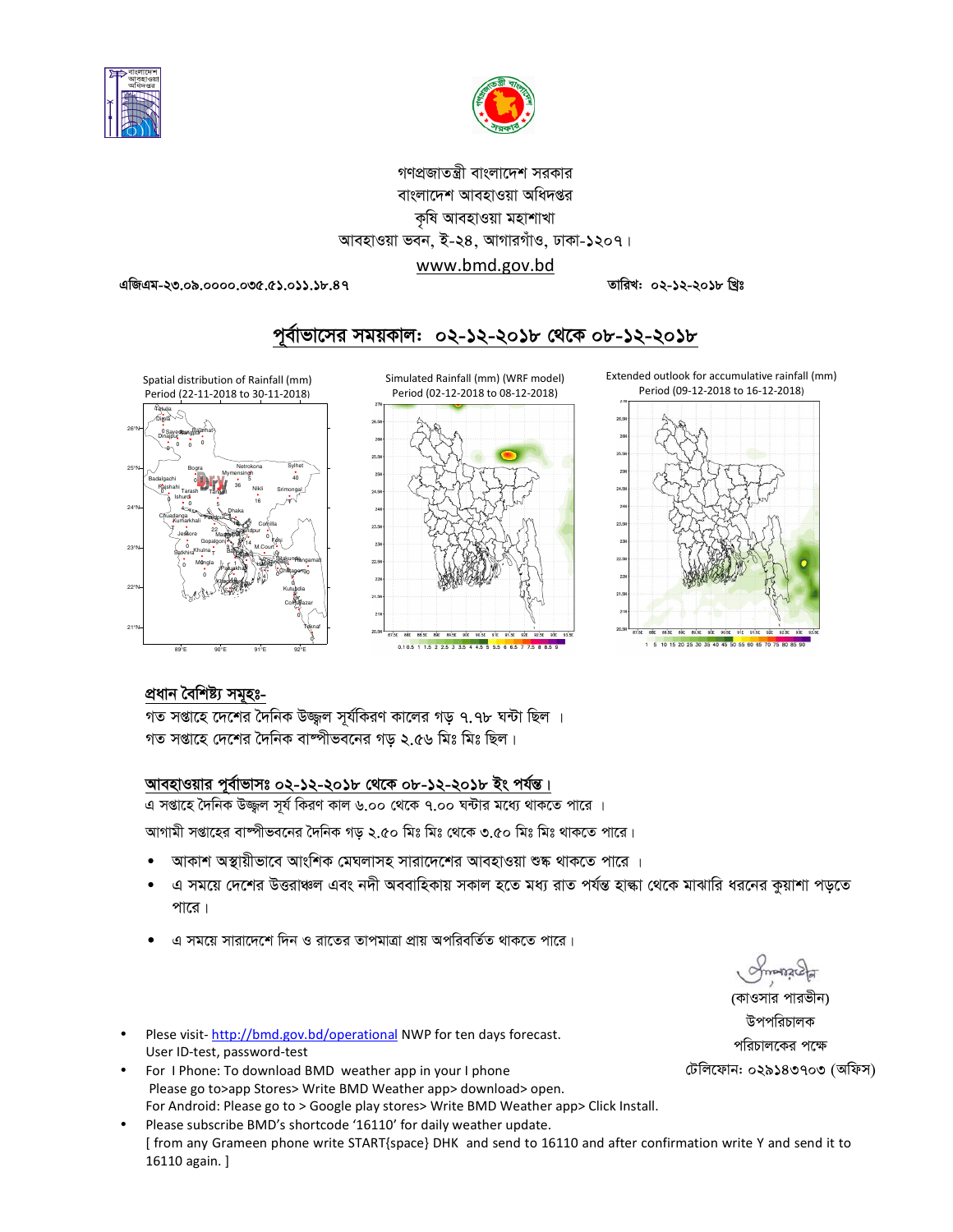# <u> আবহাওয়া বিবরণী, সমূহ ২২-১১-২০১৮ থেকে ৩০-১১-২০১৮</u>

| বিভাগ     | সর্বোচ্চ তাপমাত্রার পরিসর |                          |      |                       | সৰ্বোচ্চ তাপমাত্ৰা ° সেঃ |      |                                           |             |                          | সর্বনিম্ন তাপমাত্রার পরিসর°সেঃ |                | সর্বনিম তাপমাত্রা $^\circ$ সেঃ |      |                  |
|-----------|---------------------------|--------------------------|------|-----------------------|--------------------------|------|-------------------------------------------|-------------|--------------------------|--------------------------------|----------------|--------------------------------|------|------------------|
| ঢাকা      | ২৭.৪                      |                          |      | - ৩১.৫ ° সেঃ          | ঢাকা                     |      | ৩১.৫ °সেঃ                                 | <b>D.84</b> |                          | ১৯.২                           | $^{\circ}$ সেঃ | গোপালগঞ্জ                      |      | ১৪.৫ ° সেঃ       |
| ময়মনসিংহ | ২৭.৫                      |                          | ৩০.০ | $^{\circ}$ সেঃ        | এায়মনসিংহ ও নেত্রকোনা   | 0.00 | $^{\circ}$ সেঃ                            | ১.৩৮        |                          | 39.8                           | $^{\circ}$ সেঃ | নেত্ৰকোনা                      | ১.৩৮ | $^{\circ}$ সেঃ   |
| চউগ্ৰাম   | ২৭.৫                      | $\overline{\phantom{a}}$ |      | ৩২.২ ° সেঃ            | ফেনী                     |      | $0.82$ $^{\circ}$ সেঃ ১৪.০                |             |                          | ነው. ዕ                          | $^{\circ}$ সেঃ | রাঙ্গামাটি ও সীতাকভ            | 0.8  | $^{\circ}$ সেঃ   |
| সিলেট     | ২৮.২                      |                          |      | ৩০.৭ ° সেঃ            | সিলেট                    |      | ৩০.৭ $^{\circ}$ সেঃ ১১.২                  |             |                          | ১৭২                            | $^{\circ}$ সেঃ | শ্ৰীমঙ্গল                      |      | ১১.২ ° সেঃ       |
| রাজশাহী   | ২৭.৫                      |                          |      | - ৩১.০ ° সেঃ          | বণ্ডডা                   |      | ত১.০ $^{\circ}$ সেঃ ১৩.৪                  |             |                          | 5b.0                           | $^{\circ}$ সেঃ | বদলগাছী                        |      | $50.8^\circ$ সেঃ |
| রংপুর     | ২৭.১                      | $\overline{\phantom{a}}$ |      | ত $\circ$ $\circ$ সেঃ | সৈয়দপুর                 |      | <u>৩০.০ <math>^{\circ}</math>সেঃ</u> ১১.৪ |             |                          | ১৬.২                           | $^{\circ}$ সেঃ | তেঁতুলিয়া                     | 35.8 | $^{\circ}$ সেঃ   |
| খুলনা     | ২৭.৮                      | $\overline{\phantom{a}}$ |      | ৩২.৪ ° সেঃ            | যশোর                     |      | ৩২.৪ ° সেঃ                                | ১৩.৭        |                          | $\delta b$ , $b$               | $^{\circ}$ সেঃ | চুয়াডাঙ্গা                    |      | ১৩.৭ ° সেঃ       |
| বরিশাল    | ২৮.২                      | $\overline{\phantom{a}}$ |      | ৩১.৬ ° সেঃ            | পটয়াখালী                |      | ত১.৬ $^{\circ}$ সেঃ ১৪.৮                  |             | $\overline{\phantom{a}}$ | 39.9                           | $^{\circ}$ সেঃ | বরিশাল                         |      | ১৪.৮ ° সেঃ       |

# <u>বৃষ্টিপাত বিশ্লেষন এবং স্বাভাবিক তাপমাত্রা</u>

| বিভাগের নাম | স্টেশনের নাম | মোট                    | ষাভাবিক                | বিছ্যুতি(%) | মোট                | সৰ্বোচ্চ গড়     | সর্বোনিম্ন | গড় সৰ্বোচ্চ               | গড                       | সৰ্বনিম্ন       | সৰ্বনিম্ন     |
|-------------|--------------|------------------------|------------------------|-------------|--------------------|------------------|------------|----------------------------|--------------------------|-----------------|---------------|
|             |              | বৃষ্টিপাত<br>( মিঃমিঃ) | বৃষ্টিপাত<br>( মিঃমিঃ) |             | বৃষ্টিপাতের<br>দিন | আৰ্দ্ৰতা<br>( %) | আৰ্ঘতা     | তাপমাত্রা<br>( ডিগ্ৰী সেঃ) | ষভাবিক<br>তাপমাত্রা      | গড<br>তাপমাত্রা | ষাভাবিক<br>গড |
|             |              |                        |                        |             |                    |                  | ( %)       |                            | (ডিগ্ৰী                  | (ডিগ্ৰী         | তাপমাত্রা(    |
|             |              |                        |                        |             |                    |                  |            |                            | (সঃ)                     | (সঃ)            | ডিগ্ৰী সেঃ)   |
| ঢাকা        | ঢাকা         | $\mathbf 0$            | 6                      | $***$       | 00                 | 089              | 037        | 29.7                       | 28.6                     | 17.9            | 17.4          |
|             | করিদপুর      | $\mathbf 0$            | 6                      | $-100$      | 00                 | 96               | 41         | 29.3                       | 27.9                     | 16.1            | 17.2          |
|             | মাদারীপুর    | $\mathbf 0$            | 10                     | $-100$      | 00                 | 97               | 47         | 29.2                       | 28.7                     | 15.6            | 16.9          |
|             | নিকলী        | $\mathbf 0$            | $\star$                | $***$       | 00                 | 097              | 049        | 028                        | $\star\star$             | 016             | $\star\star$  |
|             | টাঙ্গাইল     | 0                      | 8                      | $***$       | 00                 | 093              | 040        | 29.0                       | 28.1                     | 15.9            | 16.3          |
|             | গোপালগঞ্জ    | $\mathbf 0$            | $\star$                | $***$       | 00                 | 97               | 40         | 28.8                       | $\star\star$             | 16              |               |
| ময়মনসিংহ   | ময়মনসিংহ    | 0                      | 4                      | $***$       | 00                 | 97               | 46         | 28.8                       | 28.3                     | 14.9            | 16.2          |
|             | নেত্ৰকোনা    | $\mathbf 0$            | $\star$                | $***$       | 00                 | 099              | 046        | 28.6                       | $\overline{}$            | 15.1            |               |
| চট্ৰগ্ৰাম   | ঢট্ৰগ্ৰাম    | $\mathbf 0$            | 3                      | $-100$      | 00                 | **               | **         | 29.7                       | 28.9                     | 17.6            | 18.5          |
|             | সীতাকুন্ড    | 0                      | 12                     | $-100$      | 00                 | $\ast\ast$       | **         | **                         | 29.4                     | $\ast\ast$      | 16.7          |
|             | রাঙ্গামাটি   | $\mathbf 0$            | 9                      | $-100$      | 00                 | 98               | 23         | 28.3                       | 28.2                     | 16.3            | 17.9          |
|             | কক্সবাজার    | 0                      | 12                     | $-100$      | 00                 | 93               | 32         | 30.2                       | 29.5                     | 17.5            | 19.1          |
|             | টেকনাফ       | $\mathbf 0$            | 10                     | $-100$      | 00                 | **               | **         | **                         | 29.6                     | **              | 19.4          |
|             | হাতিয়া      | $\mathbf 0$            | 9                      | $-100$      | 00                 | **               | **         | **                         | 28.1                     | **              | 18.5          |
|             | সন্দ্বীপ     | $\mathbf 0$            | 13                     | $***$       | 00                 | 098              | 043        | 030                        | 28.3                     | 016             | 18.4          |
|             | কুতুবদীয়া   | $\mathbf 0$            | 10                     | $-100$      | 00                 | 95               | 47         | 29.6                       | 28.9                     | 16.8            | 18.8          |
|             | ফেনী         | $\pmb{0}$              | 16                     | $-100$      | 00                 | 097              | 037        | 30.1                       | 28.9                     | 15.2            | 16.8          |
|             | মাইজদী কোর্ট | $\mathbf 0$            | 9                      | $-100$      | 00                 | 99               | 43         | 29.7                       | 28.0                     | 17.2            | 18.2          |
|             | চাঁদপুর      | 0                      | 9                      | $***$       | 00                 | 096              | 044        | 030                        | 28.1                     | 018             | 17.9          |
|             | কুমিল্লা     | $\overline{0}$         | 7                      | $-100$      | 00                 | 098              | 044        | 28.5                       | 28.5                     | 15.1            | 16.1          |
| সিলেট       | সিলেট        | $\mathbf 0$            | 6                      | $-100$      | 00                 | 93               | 43         | 29.5                       | 28.4                     | 16.3            | 16.8          |
|             | শ্ৰীমঙ্গল    | $\overline{0}$         | 7                      | $-100$      | 00                 | 99               | 42         | 29.3                       | 28.3                     | 12.1            | 14.6          |
| রাজশাহী     | রাজশাহী      | $\mathbf 0$            | $\overline{c}$         | $***$       | 00                 | 098              | 042        | 29.0                       | 28.2                     | 15.0            | 15.5          |
|             | বগুডা        | $\mathbf 0$            | $\overline{4}$         | $***$       | 00                 | 096              | 033        | 29.8                       | 29.1                     | 16.9            | 16.2          |
|             | ঈশ্বরদী      | $\mathbf 0$            | 5                      | $***$       | 00                 | 98               | 35         | 28.8                       | 28.2                     | 15.4            | 15.3          |
|             | বদলগাছী      | $\mathbf 0$            | *:                     | ***         | 00                 | 099              | 035        | 28.6                       | $\star\star$             | 14.3            |               |
|             | তাডাশ        | $\overline{0}$         |                        | $***$       | 00                 | 97               | 33         | 28.9                       | ¥                        | 16.2            |               |
| রংপুর       | রংপুর        | $\mathbf 0$            | 1                      | $-100$      | 00                 | 096              | 044        | 28.6                       | 27.4                     | 15.5            | 15.5          |
|             | দিনাজপুর     | $\mathbf 0$            | 1                      | $***$       | 00                 | 096              | 040        | 29.1                       | 27.9                     | 14.1            | 14.6          |
|             | সৈয়দপুর     | 0                      | $\star$                | $***$       | 00                 | 95               | 40         | 29.1                       | $\star\star$             | 14.4            | $\star\star$  |
|             | রাজারহাট     | $\mathbf 0$            | $\star$                | $***$       | 00                 | 096              | 048        | 28.0                       | $\star\star$             | 13.8            | $\star\star$  |
|             | তেতুঁলিয়া   | 0                      | $\star\star$           | $***$       | 00                 | 097              | 037        | 28.6                       | $\star\star$             | 12.0            | $\star\star$  |
|             | ডিমলা        | $\overline{0}$         |                        | $***$       | 00                 | 95               | 40         | 28.7                       |                          | 13.8            |               |
| থুলনা       | থুলনা        | $\mathbf 0$            | 6                      | $-100$      | 00                 | 98               | 39         | 29.5                       | 28.5                     | 17              | 17.0          |
|             | মংলা         | 0                      | $\star$                | $***$       | 00                 | 99               | 54         | 29                         | $\star\star$             | 18              |               |
|             | যশোর         | $\mathbf 0$            | $\overline{4}$         | $***$       | 00                 | 97               | 40         | 29.5                       | 29.0                     | 14.2            | 15.6          |
|             | চুয়াডাঙ্গা  | 0                      | 3                      | $-100$      | 00                 | 97               | 43         | 29.2                       | 28.5                     | 15.2            | 15.7          |
|             | সাতক্ষীরা    | $\mathbf 0$            | 6                      | $-100$      | 00                 | 98               | 41         | 29.1                       | 29.0                     | 16              | 16.0          |
|             | কৃমারখালী    | $\mathbf 0$            | $\overline{\ast}$      | $***$       | 00                 | 98               | 35         | 28.8                       | $\overline{\phantom{a}}$ | 17              |               |
| বরিশাল      | বরিশাল       | $\mathbf 0$            | 10                     | $-100$      | 00                 | 100              | 42         | 29.5                       | 28.7                     | 15.5            | 16.7          |
|             | ভোলা         | $\mathbf 0$            | 14                     | $-100$      | 00                 | 099              | 045        | 29.4                       | 28.7                     | 16.1            | 16.9          |
|             | পটুয়াথালী   | $\mathbf 0$            | 14                     | $-100$      | 00                 | 100              | 046        | 29.3                       | 28.4                     | 17.2            | 18.1          |
|             | খেপুপাড়া    | 0                      | 10                     | $-100$      | 00                 | **               | **         | **                         | 28.4                     | **              | 17.6          |

N.B .Analyses contained in this bulletin are based on preliminary \* un-checked data. \*\* Data not received. \*\*\* Data not available.